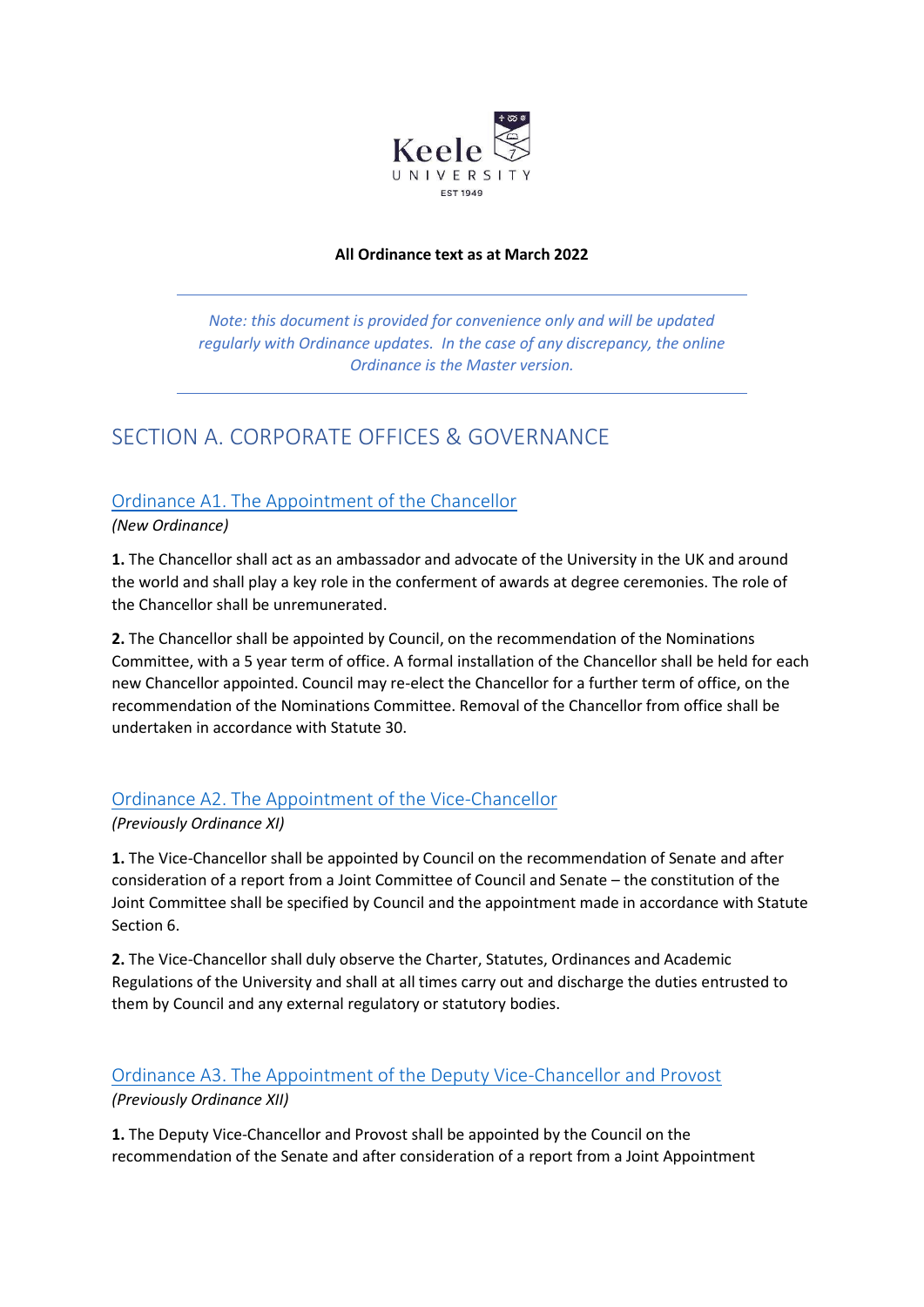Committee of the Council and the Senate. The constitution of the Joint Committee shall be specified by the Council and the appointment made in accordance with Statute Section 8.

**2.** The Deputy Vice-Chancellor and Provost shall duly observe the Charter, Statutes, Ordinances and Regulations of the University and shall at all times carry out and discharge the duties entrusted to, them by the Vice-Chancellor, the Council and any external regulatory or statutory bodies. The Deputy Vice-Chancellor and Provost shall act for the Vice-Chancellor in their absence or during a vacancy in that office. At the discretion of the Vice-Chancellor, the Deputy Vice-Chancellor and Provost shall be responsible for the line management of the Pro Vice-Chancellors and the Executive Deans.

# [Ordinance A4. The Appointment of the Executive Deans and the Pro Vice-Chancellors](https://www.keele.ac.uk/legalgovernancecompliance/governance/actcharterstatutesordinancesandregulations/universityordinances/#ordinance-a4.-the-appointment-of-the-executive-deans-and-the-pro-vice-chancellors)  *(Previously Ordinance X)*

## **1. THE EXECUTIVE DEANS OF THE FACULTIES**

**1.1** There shall be Executive Deans of Medicine & Health Sciences, of Humanities and Social Sciences, and of Natural Sciences, who shall be the executive lead of the respective Faculties. They shall be responsible for the financial and academic management of the Faculty and for maintaining and promoting the standards and efficiency of the Faculty in accordance with the University's policies and procedures.

**1.2** The Executive Dean of each Faculty shall be appointed by the Council on the recommendation of the Senate after consideration of a report of a Joint Committee of the Council and the Senate.

**1.3** The terms and conditions of the appointment shall be determined by the Joint Appointment Committee.

**1.4** The Executive Dean of each Faculty may be instructed by the Vice-Chancellor or the Deputy Vice-Chancellor and Provost to take a specific institutional leadership role outside their role as Executive Dean. Where this is the case the formal title of Executive Dean will change to Pro Vice-Chancellor and Executive Dean.

**1.5** If the office of Executive Dean should become vacant, where necessary the duties of the post shall be carried out by an acting deputy, appointed by the Vice-Chancellor.

### **2. DEANS OF EDUCATION AND DEANS OF RESEARCH**

**2.1** Deans of Education and Deans of Research may be appointed, who will hold responsibility for a specific and defined academic portfolio.

**2.2** Deans of Education and Deans of Research shall be appointed by the Senate.

**2.3** Each Dean of Education and Dean of Research shall normally hold office for a period not exceeding three years and shall undertake such duties as may be assigned by the Executive Dean or Vice-Chancellor. The appointment may be extended by the Senate to give a period of office not exceeding six years in total.

### **3. THE PRO VICE-CHANCELLORS**

**3.1** In addition to the Executive Deans, there shall be two or more Pro Vice-Chancellors with a specific and defined portfolio to provide institutional leadership and support for the delivery of the University's strategy.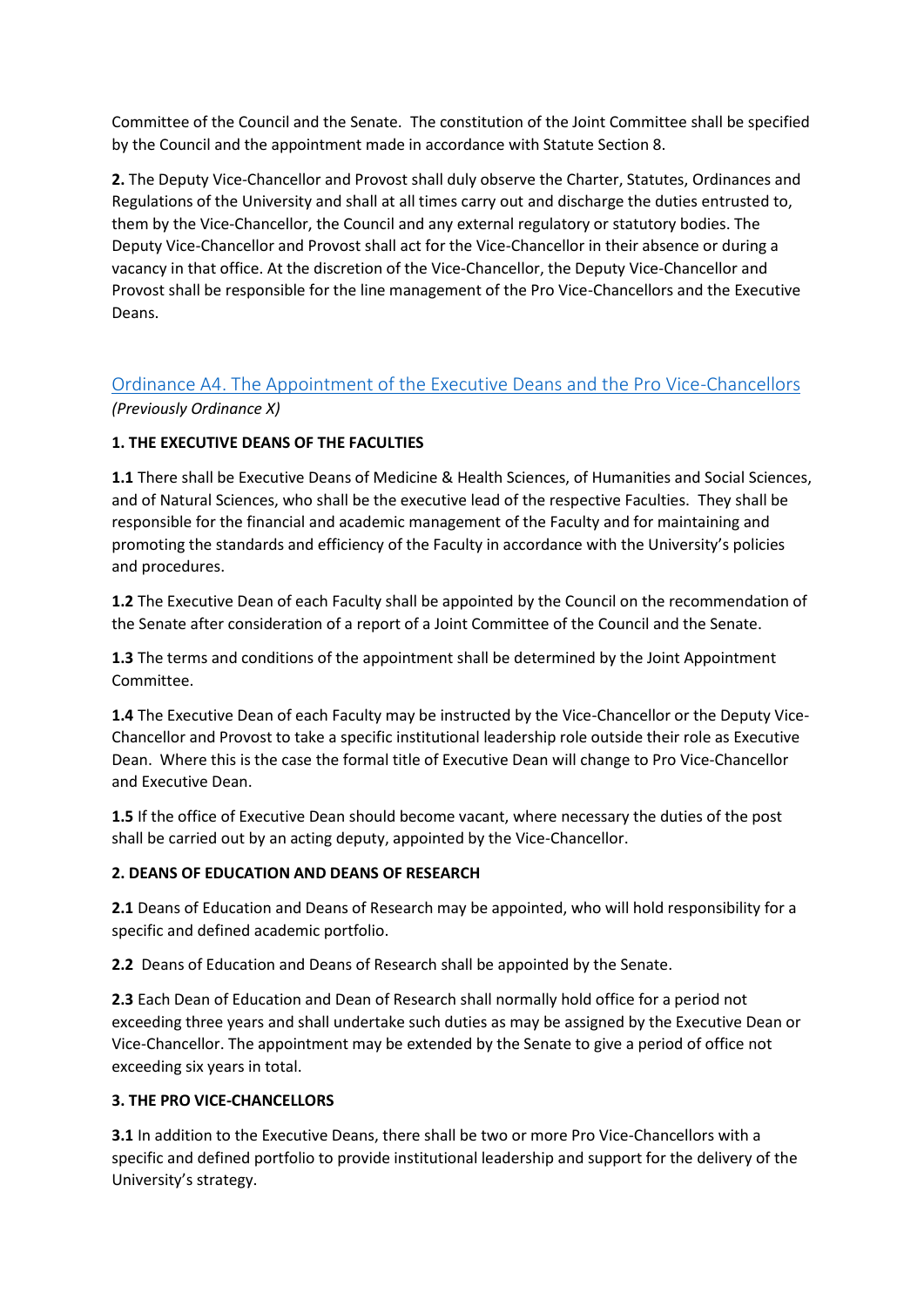**3.2** The Pro Vice-Chancellor shall be appointed by the Council on the recommendation of the Senate after consideration of a report from a Joint Appointment Committee of the Council and the Senate.

**3.3** The Pro-Vice-Chancellors shall discharge duties entrusted to them by the Vice-Chancellor or the Deputy Vice-Chancellor and Provost. The terms and conditions of the appointment shall be determined by the Joint Appointment Committee.

**3.4** If the office of the Pro Vice-Chancellor with should become vacant, where necessary the duties of the post shall be carried out by an acting deputy, appointed by the Vice-Chancellor.

## **4. DEANS WITH PORTFOLIOS**

**4.1** There may be appointed from time to time one or more Deans each with responsibility for a specific and defined academic portfolio and with responsibility to support the delivery of the University's strategy.

**4.2** The Dean(s) shall be appointed by the Council on the recommendation of the Senate after consideration of a report of a Joint Appointment Committee of the Council and the Senate. The terms and conditions of the appointment shall be determined by the Appointment Committee.

# [Ordinance A5. The Appointment of the Senior Administrative Officers](https://www.keele.ac.uk/legalgovernancecompliance/governance/actcharterstatutesordinancesandregulations/universityordinances/#ordinance-a5.-the-appointment-of-the-senior-administrative-officers)

*(Previously Ordinance XXIX)*

### **1. The Chief Operating Officer**

The Chief Operating Officer shall be appointed by the Council.

#### **2. The Chief Financial Officer**

The Chief Financial Officer shall be appointed by the Council.

### **3. The Chief Information Officer**

The Chief Information Officer shall be appointed by the Council.

#### **4. The Director of Human Resources**

The Director of Human Resources shall be appointed by the Council.

#### **5. The Director of Estates and Development**

The Director of Estates and Development shall be appointed by the Council.

#### **6. The Director of Global Student Recruitment and Admissions**

The Director of Global Student Recruitment and Admissions shall be appointed by the Council.

### **7. The Director of Research Strategy Delivery**

The Director of Research Strategy Delivery shall be appointed by the Council.

#### **8. The Director of Engagement and Partnerships**

The Director of Engagement and Partnerships shall be appointed by the Council.

#### **9. The Director of Student Services and Success**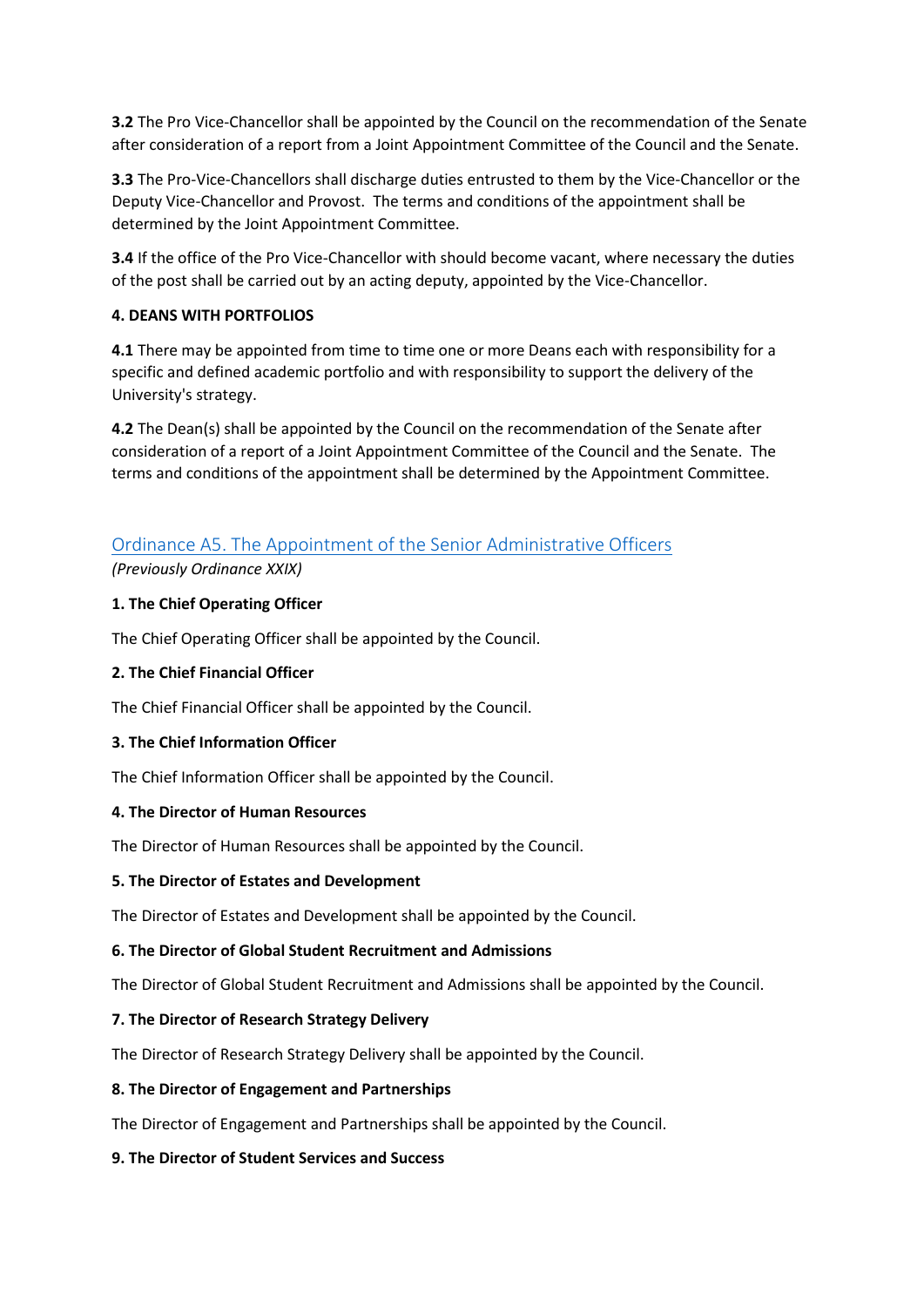The Director of Student Services and Success shall be appointed by the Council.

#### **10. The Director of Strategic Communications and Brand**

The Director of Strategic Communications and Brand shall be appointed by the Council.

#### **11. The Academic Registrar**

The Academic Registrar shall be appointed by the Council on the recommendation of the Senate.

#### **12. The Secretary to Council**

The Secretary to Council shall be appointed in accordance with the provisions of Statute 10.1.

# [Ordinance A6. Use of the University Seal](https://www.keele.ac.uk/legalgovernancecompliance/governance/actcharterstatutesordinancesandregulations/universityordinances/#ordinance-a6.-use-of-the-university-seal)

*(New Ordinance)*

**1.** All deeds and documents requiring to be sealed by the University shall be sealed by the Secretary to Council, on behalf of Council. In the absence of the Secretary to Council, the Vice-Chancellor has the authority to use the Seal.

**2.** A seal book shall be kept and maintained to record the particulars of the deeds and documents to which the University Seal is applied.

**3.** A report shall be submitted to each meeting of Council recording the deeds and documents to which the University Seal has been applied since the last meeting of Council.

## Ordinance A7. The [Appointment of the Members of Council and Senate](https://www.keele.ac.uk/legalgovernancecompliance/governance/actcharterstatutesordinancesandregulations/universityordinances/#ordinance-a7.-the-appointment-of-the-members-of-council-and-senate)  *(Previously Ordinance XIV)*

## **1. THE COUNCIL**

**1.1** Representatives from Senate (in accordance with Statute Section 16.1 - Class 2 (i)):

**(a)** One member of Senate from each Faculty, appointed by the electoral rolls of the Faculties, shall be elected to the membership of Council.

**(b)** Elections shall be conducted by the Secretary to Council under the system of the Single Transferable Vote.

**1.2** Representative from professional services (Class 2 (ii)):

**(a)** One member of professional services staff to be elected from the professional services staff electoral roll.

**(b)** Elections shall be conducted by the Secretary to Council under the system of the Single Transferable Vote.

**1.3** The list of those employees entitled to serve as a representative of an electoral roll of the University shall be provided by the Director of Human Resources. The list may be scrutinised on request by any employee and objections to the list may be submitted in writing to the Vice-Chancellor at least 7 days before an election. The Vice-Chancellor shall adjudicate on whether a name should be included or not.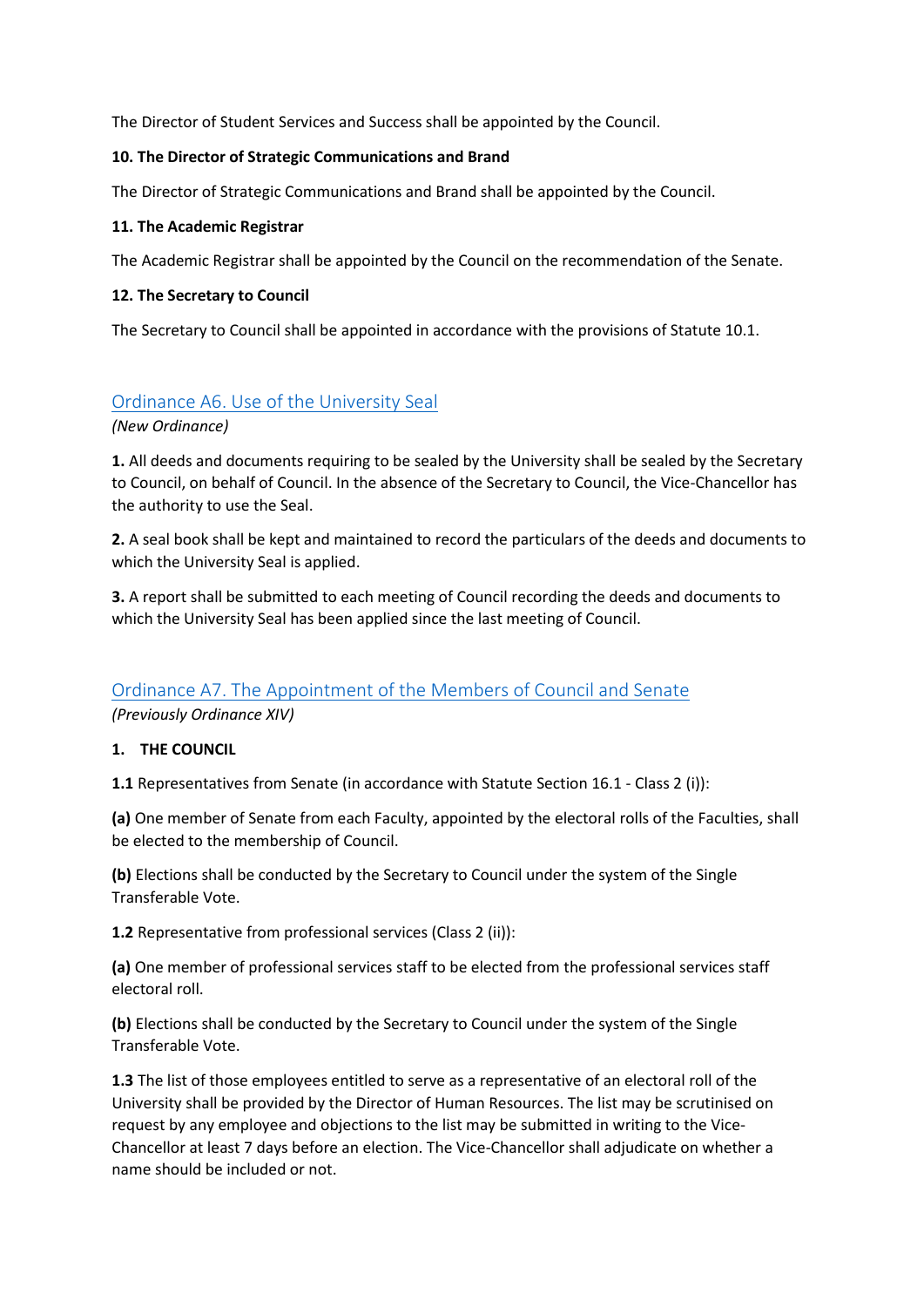#### **2. THE SENATE**

**2.1** Heads of School, Deans of Education and Deans of Research (Statutes Section 18.1):

**(a)** The Heads of School, Deans of Education and Deans of Research shall be members of the Senate ex officio.

**2.2** Members of the electoral roll (Statutes Section 18.1 (g)):

**(a)** Members of the electoral roll as defined in Section 1.1 of the Statutes shall elect from among their own numbers members of Senate in accordance with Section (4) below.

**(b)** The electoral roll shall be kept by the Director of Human Resources, and shall be conclusive evidence of eligibility to vote or of being elected. The electoral roll may be scrutinised on request by any member of academic staff for three weeks before the date of such elections. Objections to the electoral roll must be submitted in writing to the Vice-Chancellor, at least 7 days before an election. The Vice-Chancellor shall adjudicate on whether a name should be included or not.

**(c)** Elections shall be conducted by the Secretary to Senate under the system of the Single Transferable Vote.

**(d)** The number of elected positions available for each Faculty is determined by the number of academic staff in the Faculty.

**(e)** Elected positions are for a three year term beginning on 1st September following election. Elected members can serve up to two consecutive terms, following which they must step down for at least one year.

**(f)** Elected members may represent one Faculty only.

**(g)** The election process is run between February and June annually. The Secretary to Senate will notify members whose terms are coming to an end and invite nominations from each Faculty to fill the vacancies. A nomination must be proposed and seconded by a members of the electoral roll in the relevant Faculty. A ballot will only be held if the number of nominations exceeds the number of vacancies.

**(h)** In the event of any casual vacancy arising under this heading, a by-election will normally be held in the appropriate Faculty provided that the vacancy arises before the end of March. Any person elected at a by-election shall complete the unexpired part of the term of office of the person whom they replace.

### **2.3**. Full-time Student Officers

**(a)** Five student Officer Trustees from the Students' Union and the President and Vice-President of the Keele Postgraduate Association shall be members of the Senate. They hold office for one year from 1<sup>st</sup> July following election and shall be eligible for re-election for a second and final term.

**(b)** The election of full-time students shall be conducted by the Students' Union during the Spring Semester concurrently with elections for representatives of University committees.

### **3. SANCTION OF OFFICERS AND MEMBERS PROCEDURE**

**3.1** Any proposal (which must be made by at least two members of the Council ("Proposers")) that the conduct or behaviour of a member of the Council (other than the Pro-Chancellor) should be investigated in order to determine whether any sanction or the removal from Council of such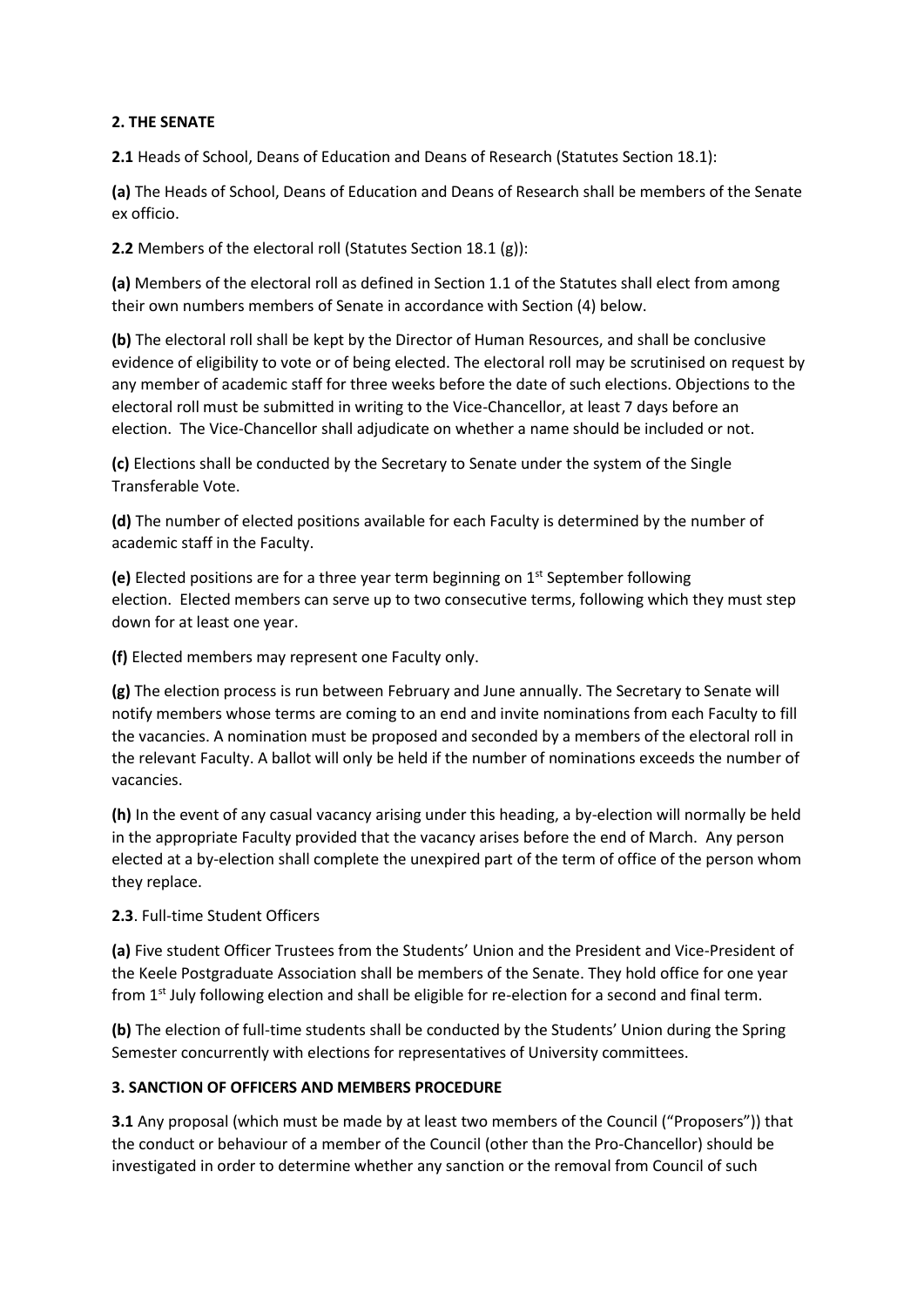member is warranted shall be presented to the Pro-Chancellor or, if one of the Proposers is the Pro-Chancellor, shall be presented to a Deputy Pro-Chancellor who is not a Proposer. The Pro-Chancellor or relevant Deputy Pro-Chancellor as the case may be shall consider it and provided the matter is not in his or her discretion frivolous or trivial shall direct that the matter be heard by a special committee of members of the Council, to be called the "Special Committee".

**3.2** Any proposal (which must be made by at least 2 Proposers who are not Deputy Pro-Chancellors) that the conduct or behaviour of the Pro-Chancellor should be investigated in order to determine whether any sanction or the removal from Council of the Pro-Chancellor is warranted shall be presented to a Deputy Pro-Chancellor who shall consider it and provided the matter is not in his or her discretion frivolous or trivial shall direct that the matter be heard by the Special Committee.

**3.3** The Pro-Chancellor or relevant Deputy Pro-Chancellor as the case may be shall (if they so wish in consultation with any other Deputy Pro-Chancellor not the subject of the investigation) appoint the members of the Special Committee, who shall be two Lay Members of Council and one Member of Council who is a member of University Staff, and appoint a Chair of the Special Committee from amongst their number.

**3.4** The Chair of the Special Committee shall decide upon its procedure to be followed prior to, at and following its meeting and any adjourned meeting, which shall include how evidence is to be presented and the giving of reasonable notice of the Special Committee and the evidence to the person the subject of the Special Committee ("Subject"). One of the Proposers shall present a case to the Special Committee in the presence of the Subject. The Subject shall have the opportunity to respond to the Proposers' case, and to be accompanied at the Special Committee either by a member of the University as defined by Statute 2 willing to act as their friend or representative at the hearing or, where the Subject is a Lay Member, by another Lay Member of Council.

**3.5** The Special Committee shall determine whether the case presented by the Proposers has been made out and, if so, whether any sanction or the removal from Council of the Subject is warranted. For the avoidance of doubt, where the case presented has been made out and the Special Committee determines that a sanction is warranted the sanctions available to the Special Committee shall include but not be limited to:

**(a)** suspension of the Subject from Council for a period not exceeding the following three meetings of Council

**(b)** exclusion of the Subject from those parts of meetings of Council that consider business relating to an area or areas as specified by the Special Committee and/or limit the circulation of Council papers to the Subject in respect of such area or areas, in either case for a specified period

### **(c)** removal from Council

**3.6** The Special Committee shall report its decision and reasons to the Council and to the Subject. The decision of the Special Committee (both as to its findings on the Proposer's case and any sanction imposed or removal decided upon) is subject to ratification by Council, but the Special Committee may decide (and if so shall inform the Subject) that its decision and any sanction imposed or removal shall take effect immediately and prior to ratification by Council ("Immediate Sanction"), in which case the sanction or removal as the case may be shall take valid and immediate effect as decided by the Special Committee. A subsequent decision of Council not to ratify the decision of the Special Committee in any respect shall not invalidate the Immediate Sanction prior to the date of the Council's decision in this respect, but any remaining sanction shall be lifted and/or the Subject if removed from Council shall be reinstated.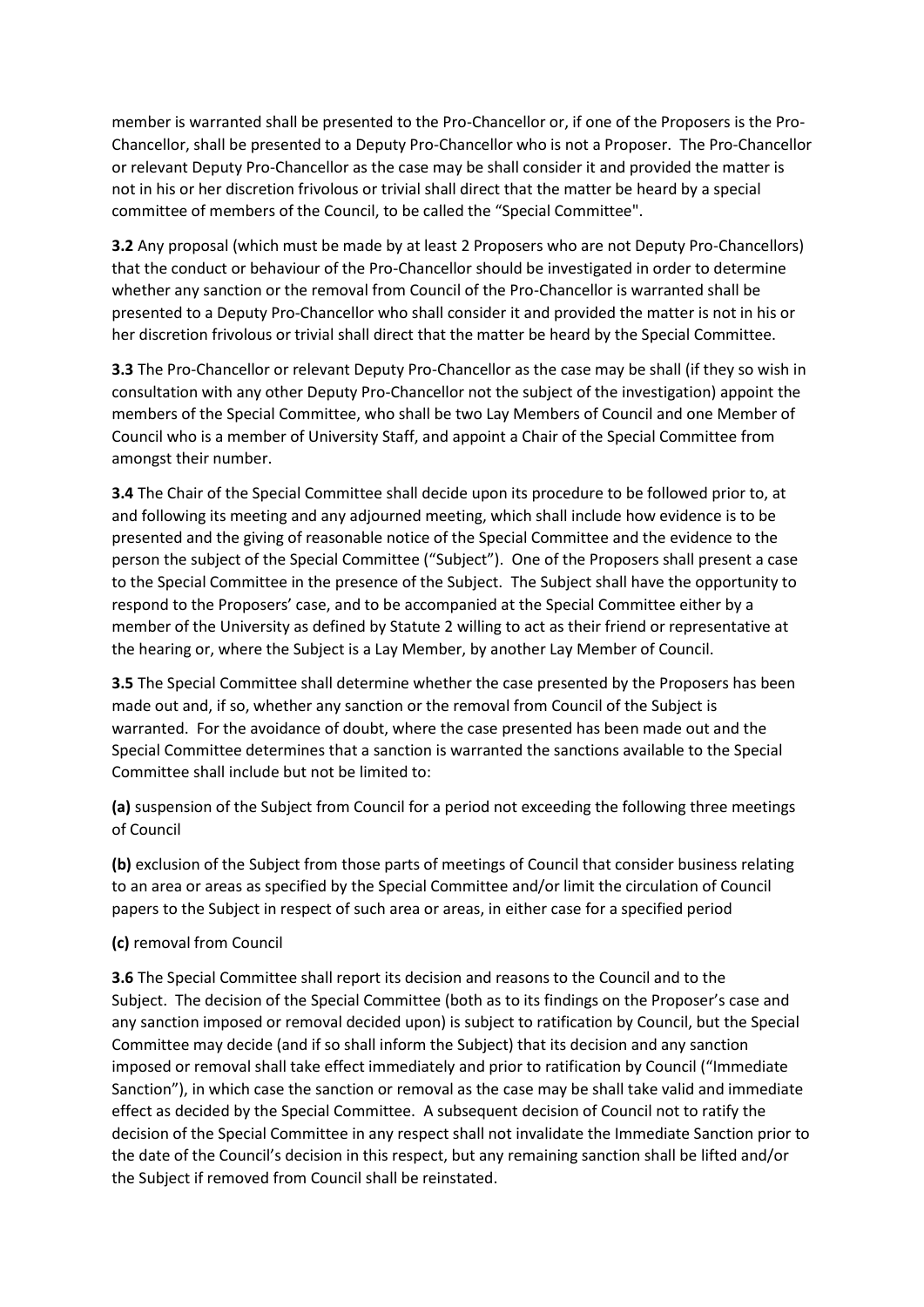# [Ordinance A8. Committees of Council and Senate](https://www.keele.ac.uk/legalgovernancecompliance/governance/actcharterstatutesordinancesandregulations/universityordinances/#ordinance-a8.-committees-of-council-and-senate)

## *(Previously within Regulations)*

Council and Senate delegate authority to a number of committees to undertake scrutiny and approval work on their behalf.

## **1. Council Committees:**

- **(a)** Audit & Risk Committee
- **(b)** Business Review Committee
- **(c)** Nominations & Governance Committee
- **(d)** Promotions Committees:
- **(i)** Academic Promotions Committee
	- Faculty Academic Promotions Committees
- **(ii)** Professorial & Readership Promotions Committee
- **(iii)** Senior Remuneration Committee

The terms of reference and constitution of Council committees shall be approved by Council.

### **2. Senate Committees**

- **(a)** Education Committee
- **(i)** Collaborative Provision & Partnerships Committee
- **(ii)** Education Policy Committee
- **(iii)** Faculty Education Committees
- **(iv)** Quality & Academic Standards Committee
- **(v)** Teaching Excellence & Student Outcomes Committee
- **(vi)** University Doctoral Academy Committee (joint with Research Committee)
- **(vii)** Student Access & Advancement Committee
- **(b)** Examination Boards (including Research Degrees Committee)
- **(c)** Research Committee
- **(i)** Faculty Research Committees
- **(ii)** Research Governance & Integrity Committee
	- Research Ethics Committee
	- Health Research Oversight Committee
	- Human Tissue Committee

**(iii)** University Doctoral Academy Committee (joint with Education Committee)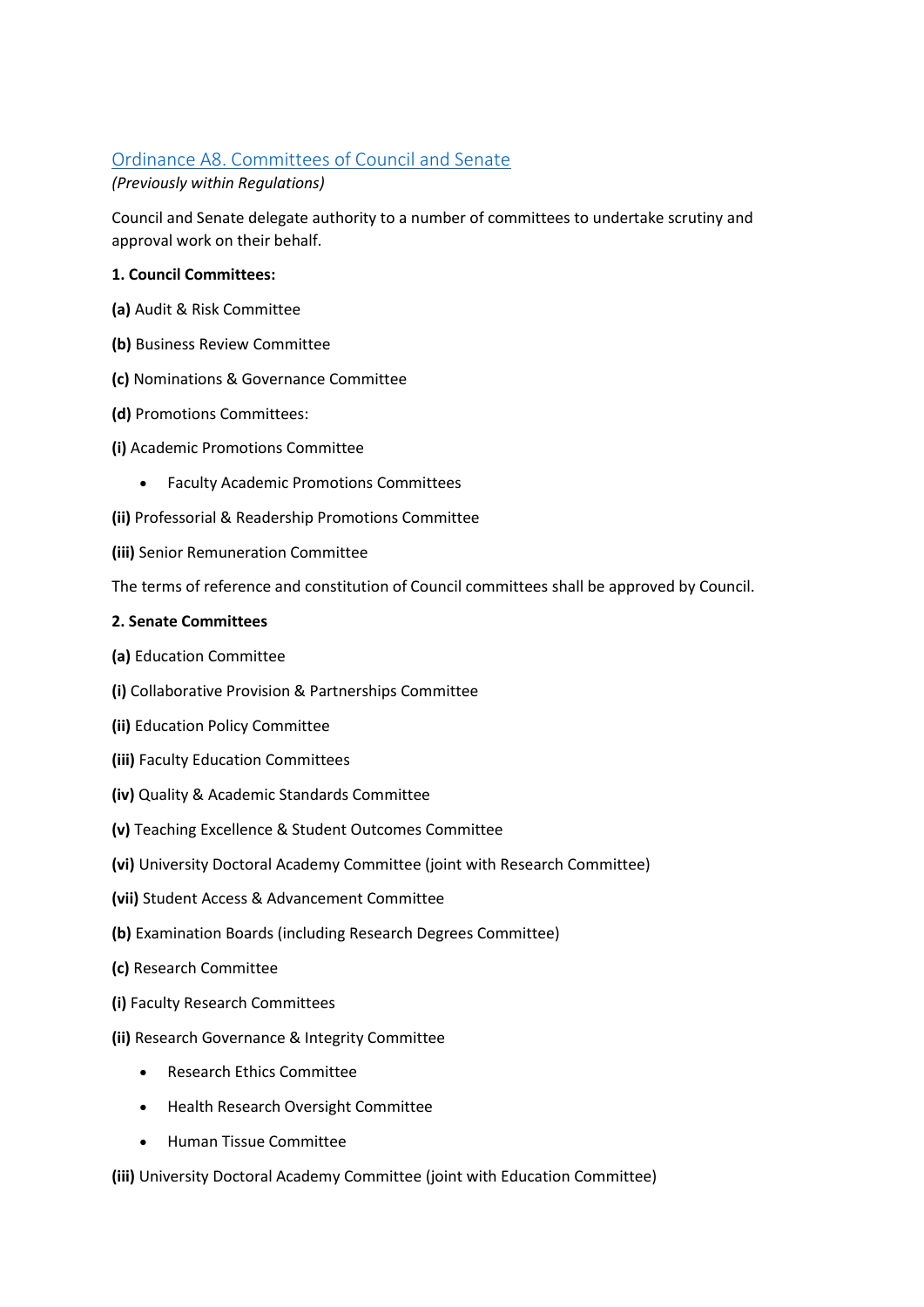- **(d)** Senate Approvals Group
- **(e)** University Academic Appeals Committee
- **(f)** University Student Voice Committee

The terms of reference and constitution of Senate committees shall be approved by Senate.

#### **3. Joint Committees**

**(a)** Honorary Degrees Committee

The terms of reference and constitution of joint committees shall be approved by Senate and Council.

# [Ordinance A9. Honorary Degrees and the Joint Committee of Senate and Council](https://www.keele.ac.uk/legalgovernancecompliance/governance/actcharterstatutesordinancesandregulations/universityordinances/#ordinance-a9.-honorary-degrees-and-the-joint-committee-of-senate-and-council)  *(Previously Ordinance XVIII)*

**1.** In accordance with the University's Charter and Statute 17 (E), the University shall confer honorary degrees – this conferment shall be on the approval of both Senate and Council and in accordance with the Honorary Degrees Guidance and Criteria. All members of the University shall have the right to propose candidates, in confidence, for the conferment of honorary degrees.

**2.** There shall be a Joint Committee of Senate and Council, operating in accordance with Statute 28.3, for the award of honorary degrees.

**3.** Joint Committees of the Council and the Senate under section 28.3 of the Statutes shall be constituted by a resolution of the Council and a resolution of the Senate and shall consist as to onehalf of members nominated by Council and as to one-half of members nominated by the Senate. Such Committees shall report to both Council and the Senate.

# SECTION B. ACADEMIC STRUCTURE & GOVERNANCE

### [Ordinance B1. Academic Structure of the University](https://www.keele.ac.uk/legalgovernancecompliance/governance/actcharterstatutesordinancesandregulations/universityordinances/#ordinance-b1.-academic-structure-of-the-university)

*(Previously Ordinance VI)*

### **1. Schools of the University**

The academic schools of the University under the provisions of Section 20 of the Statutes are outlined below, by Faculty:

**1.1.** Faculty of Medicine & Health Sciences:

- School of Allied Health Professions
- School of Medicine
- School of Nursing and Midwifery
- School of Pharmacy and Bio Engineering

**1.2.** Faculty of Humanities and Social Sciences:

• Keele Business School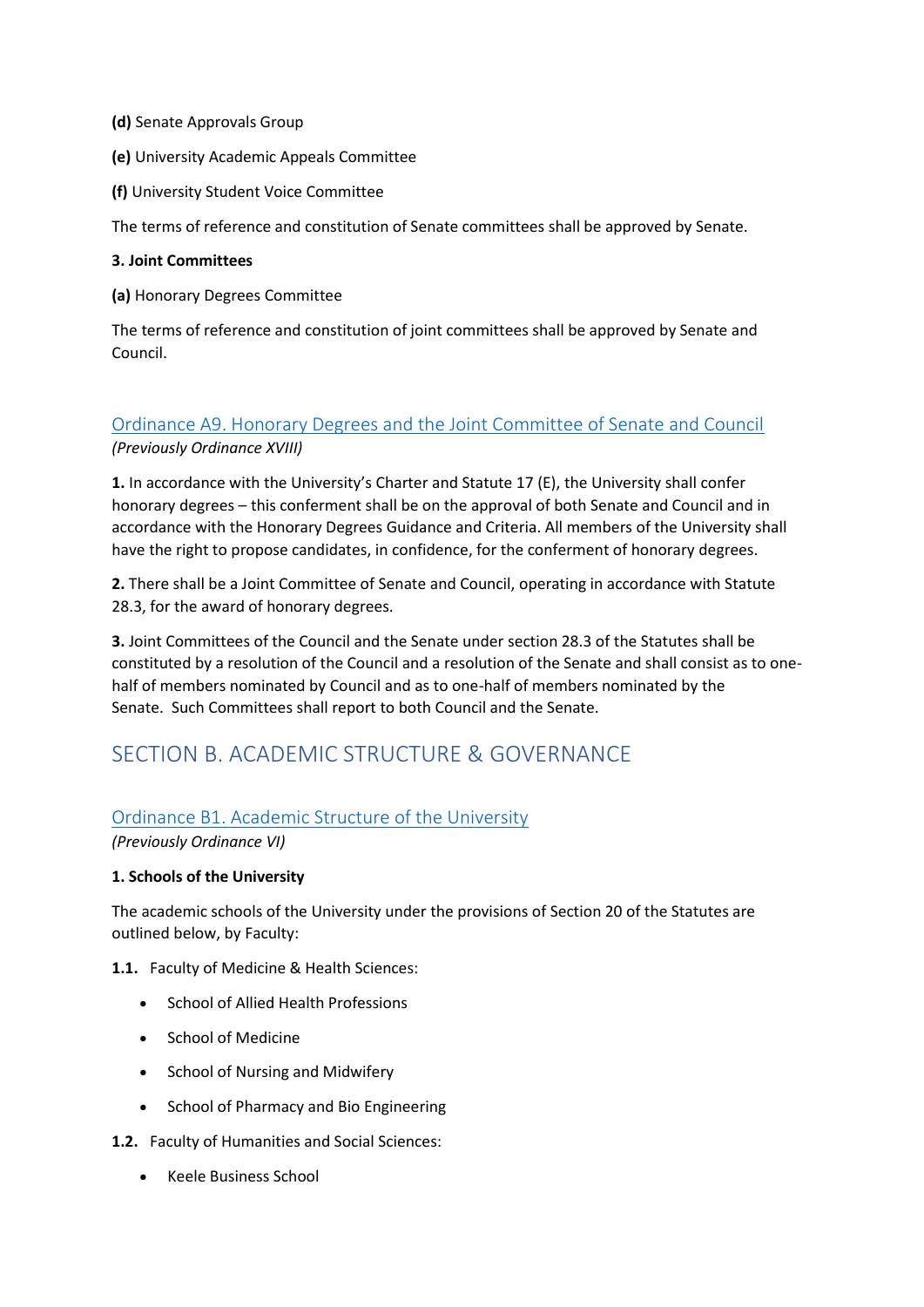- School of Humanities
- School of Law
- School of Social, Political and Global Studies

**1.3.** Faculty of Natural Sciences:

- School of Geography, Geology and the Environment
- School of Chemical and Physical Sciences
- School of Computer Science and Mathematics
- School of Life Sciences
- School of Psychology
- Harper and Keele Veterinary School

### **2. Departments of the University**

The Departments of the University under the provisions of Section 22 of the Statutes are outlined below:

- **2.1** Keele Institute of Innovation & Teaching Excellence
- **2.2** Institute for Liberal Arts and Sciences
- **2.3** Institute for Global Health & Wellbeing
- **2.4** Institute for Social Inclusion
- **2.5** Institute for Sustainable Futures
- **2.6** Digital Society Institute
- **2.7** Foundation Year Centre
- **2.8** Language Centre

# [Ordinance B2. Faculty Governance](https://www.keele.ac.uk/legalgovernancecompliance/governance/actcharterstatutesordinancesandregulations/universityordinances/#ordinance-b2.-faculty-governance)

### *(Previously Ordinance VIII and IX)*

**1.** There shall be a Faculty of Medicine and Health Sciences, a Faculty of Humanities and Social Sciences, and a Faculty of Natural Sciences, to which schools, including their staff, are assigned as described in Ordinance B1, above.

**2.** The Executive Dean of the Faculty, as the executive lead, shall be responsible for the financial and academic management of the Faculty and for maintaining and promoting the standards and efficiency of the Faculty in accordance with the University's policies and procedures – Ordinance A4 outlines the appointment of the Executive Dean.

**3.** There shall be at least one meeting of the Faculty per academic year to which all members are invited, the format of the meeting shall be at the discretion of the Executive Dean. The Schools of the University shall each have executive committees, with at least one meeting a semester, to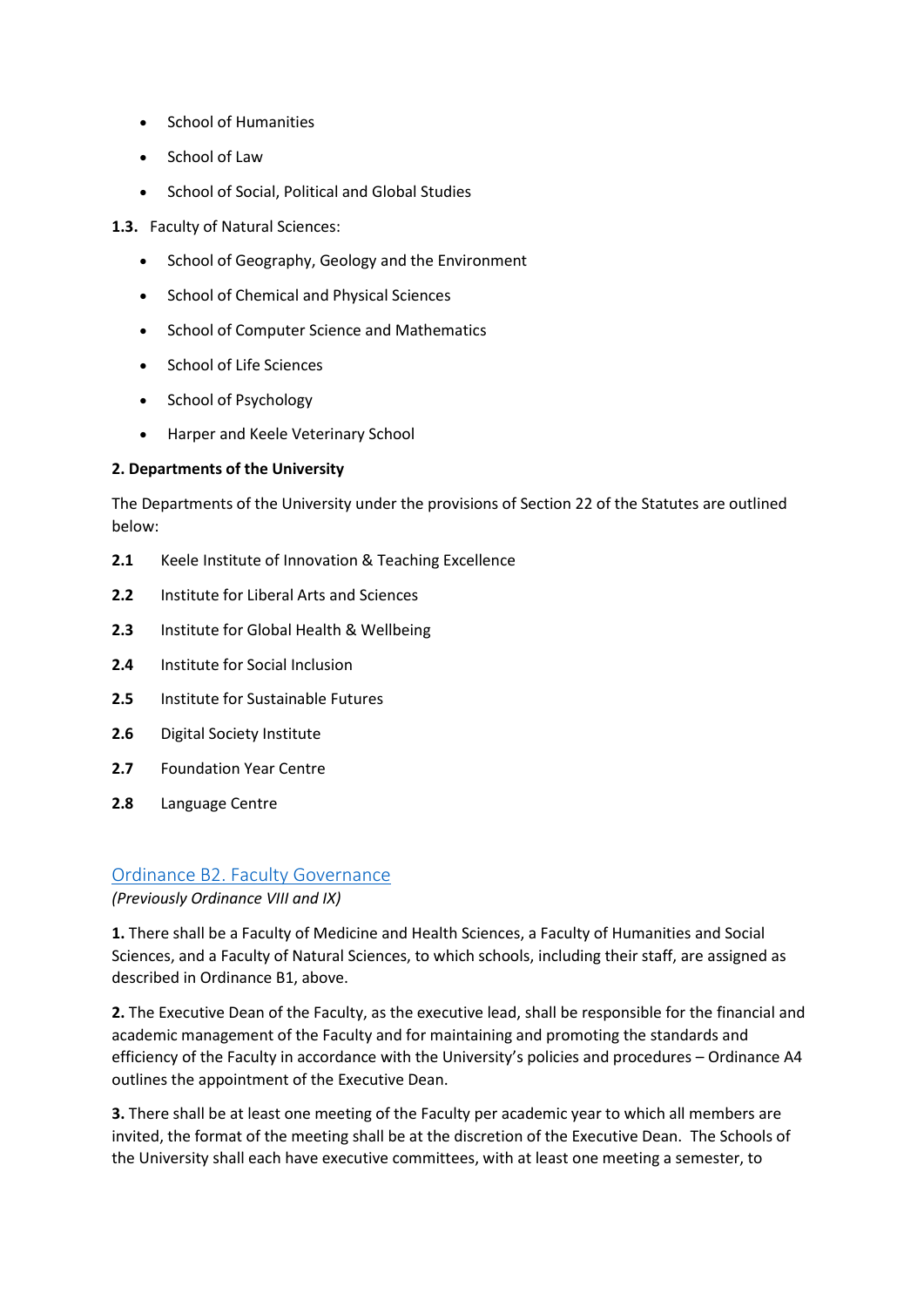support the governance of that academic area – the constitution of the committee and the format of the meeting shall be at the discretion of the Executive Dean and Head.

## [Ordinance B3. Heads of Academic Areas](https://www.keele.ac.uk/legalgovernancecompliance/governance/actcharterstatutesordinancesandregulations/universityordinances/#ordinance-b3.-heads-of-academic-areas)  *(Previously Ordinance VII)*

**1.** Heads of academic areas, including Heads/Directors of School, Deans of Education and Deans of Research, shall normally be appointed from among the existing academic staff of the University (Professors, Readers, Senior Lecturers or Lecturers) or by an external appointment.

**2.** Professors shall be liable to serve as Head, unless the terms of their appointment excuse them from this liability. Other academic staff may decline to serve.

**3.** The Appointment Committee shall, with delegated authority from Council, appoint the successful candidate and report the outcome to Senate and Council.

**4.** The Appointment Committee shall abide by the appropriate University's Procedure for the appointment of a Head of an academic area. Such Procedures shall be approved in accordance with the University Policy Framework. The Terms and Conditions of the appointment shall be confirmed by the Appointments Committee.

**5.** Where there is a temporary absence of a Head of an academic area for one semester or more, the Appointment Committee shall appoint an Acting Head in accordance with the University Procedure.

**6.** The Appointment Committee shall be constituted as follows:

Vice-Chancellor or Deputy Vice-Chancellor (Chair)

Pro Vice-Chancellor (or Deputy Vice-Chancellor where the Vice-Chancellor is the Chair)

Executive Dean of Faculty concerned

1 Head of School/Dean of Education/Dean of Research from Faculty concerned *(No other member of the academic area concerned shall be a member of the Appointment Committee)*

1 Head of School/Dean of Education/Dean of Research external to the Faculty concerned

Secretary: HR representative.

#### [Ordinance B4. Appointment of the Academic Staff](https://www.keele.ac.uk/legalgovernancecompliance/governance/actcharterstatutesordinancesandregulations/universityordinances/#ordinance-b4.-appointment-of-the-academic-staff)

#### *(Previously Ordinance XXI and XXIII)*

**1.** Academic staff shall be appointed on behalf of Council to devote themselves to the advancement of knowledge in their subjects, to give instruction therein to students and to promote the interests of the University as a place of education, learning and research. The University shall have the appropriate procedures in place, approved in accordance with the University's Policy Framework, for the recruitment and selection of candidates and for human resource management, compliant with legislative requirements and good practice.

**2.** The role, duties and contractual arrangements of academic staff shall be prescribed further within the employment contract, job description and/or the relevant University policy documents.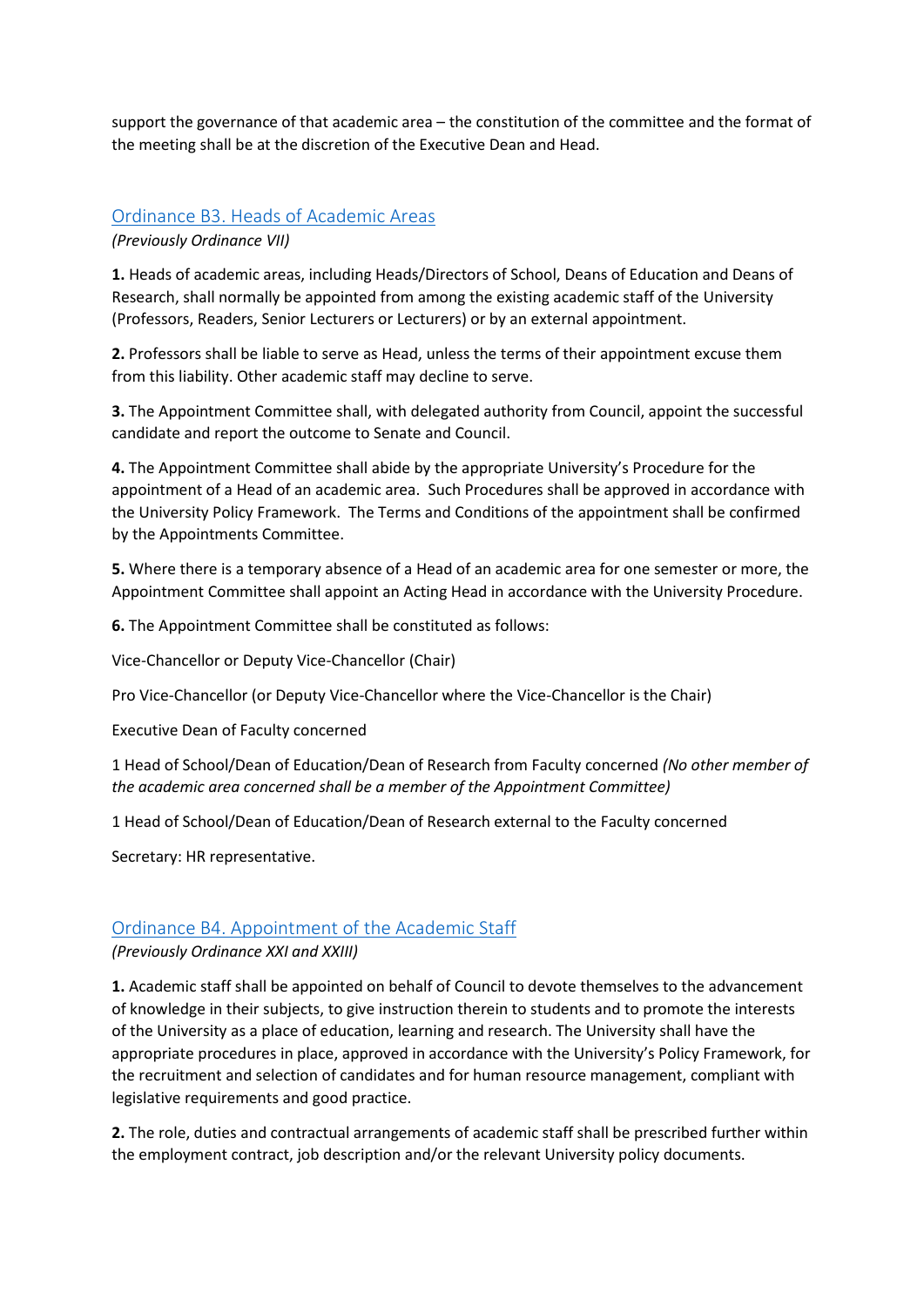# [Ordinance B5. Emeritus Professors & Readers](https://www.keele.ac.uk/legalgovernancecompliance/governance/actcharterstatutesordinancesandregulations/universityordinances/#ordinance-b5.-emeritus-professors-&-readers)

*(Previously Ordinance XIII)*

**1.** The title of Emeritus Professor and Emeritus Reader may be conferred on an individual who is a member of Academic staff at Professorial/Reader level within the University, immediately prior to retirement. The title of Emeritus Professor and Emeritus Reader shall be awarded to individuals who can evidence that they have a continuing link with the University which is both active and contributes positively to the University's strategy or profile in relation to teaching, research, scholarship and/or enterprise and standing in their profession.

**2.** An Emeritus Professor and Emeritus Reader has no duties or powers and shall not be entitled to membership of Council, Senate or any Board or to exercise any administrative function in the University.

**3.** The application process and criteria for the award of the Emeritus Professor and Emeritus Reader title shall be set out within a University Procedure, approved in accordance with the University Policy Framework.

# [Ordinance B6. Award and Conferment of Degrees, Diplomas and Certificates](https://www.keele.ac.uk/legalgovernancecompliance/governance/actcharterstatutesordinancesandregulations/universityordinances/#ordinance-b6.-award-and-conferment-of-degrees,-diplomas-and-certificates)  *(Previously Ordinance IV)*

**1.** The Doctoral Degrees, Masters Degrees, Degrees, Diplomas, Certificates, Fellowships, Scholarships, prizes and other distinctions of the University (other than Honorary Degrees) shall be awarded by Senate and conferred at a degree ceremony on candidates who have fulfilled all the conditions laid down in the Ordinances, Academic Regulations and University policy documents.

**2.** The award of honorary degrees shall be conferred on the joint recommendation of Senate and Council, as prescribed by Ordinance A9 – Honorary Degrees and the Joint Committee of Senate and Council.

**3.** Examinations for the Degree of Bachelor of Arts, Bachelor of Laws, Bachelor of Nursing, Bachelor of Midwifery and Bachelor of Science or Master in Science (First Degree) will lead to the award of either a classified honours degree or a pass degree depending on the standard reached by the candidate. (There is no separate examination for a pass or ordinary degree.)

**4.** Degrees shall be conferred at a congregation of the University, a degree ceremony, to be held for that purpose at such time and place, at least once each year, as may be determined by Council. The Degrees shall be conferred by the Chancellor, the Vice-Chancellor, the Deputy Vice-Chancellor and Provost, a Pro Vice-Chancellor or an Executive Dean.

**5.** Doctoral Degrees, Masters Degrees, Degrees, Diplomas and Certificates may be conferred upon persons in absentia. No Doctoral Degree, Master Degree, Degree, Diploma or Certificate shall be conferred unless the candidate has paid the fees prescribed by the Regulation. The degree ceremony arrangements and the conditions of graduation shall be prescribed by University policy documents.

**6.** The arrangements for the conferment and award of Degrees to be awarded dually or jointly with other recognised degree-awarding institutions shall be agreed by Senate and governed by Academic Regulations and University policy documents.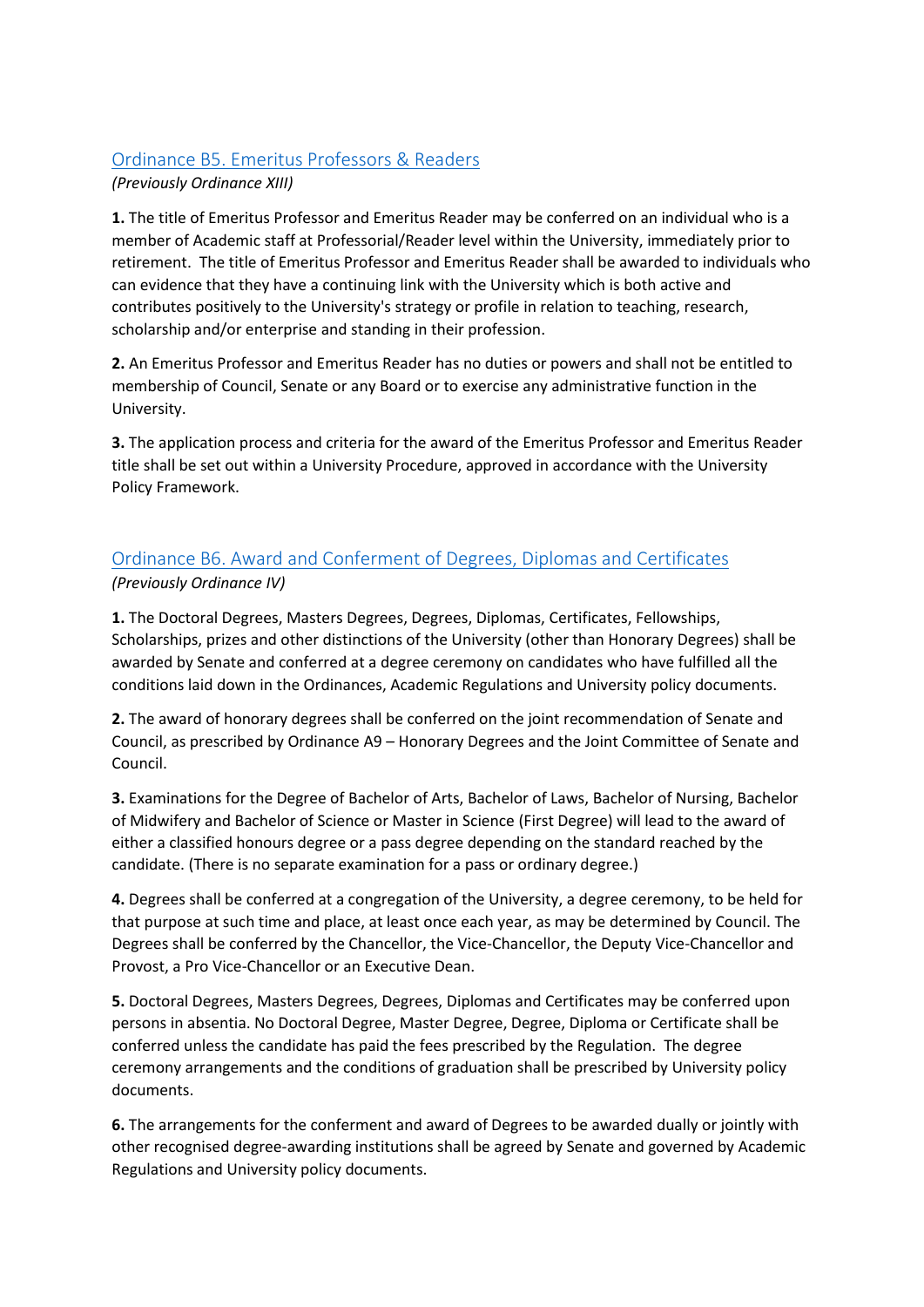#### **7. POSTHUMOUS TAUGHT AWARDS**

**7.1** Any taught award of the University may be conferred posthumously where the death of a student occurs prior to their completion of the requirements for their award. The award conferred in such circumstances will normally be as a minimum the next exit award for which the student would have been eligible, based on the stage of the programme of study they had commenced at the discretion of the Vice-Chancellor.

**7.2** All posthumous awards are unclassified. If the death of a student occurs after they have completed all the requirements for an award the award will not be considered posthumous and will, therefore, be classified.

#### **8. POSTHUMOUS RESEARCH DEGREES**

**8.1** The award of a postgraduate research degree may be conferred posthumously where sufficient evidence of the candidate's ability is available in order to demonstrate that they would have reached the required standard. In such a case, the Research Degrees Committee shall consider the evidence presented and make its recommendation to Senate.

#### **9. AEGROTAT TAUGHT AWARDS**

**9.1** An aegrotat award for incomplete study is an unclassified award that may be conferred in extenuating circumstances, such as in cases where a student's ability to complete an award is permanently compromised by severe illness once extenuating circumstances processes have been fully considered and followed as applicable.

**9.2** All aegrotat awards are unclassified. All taught awards are available as aegrotat awards, with the exception of Degrees which are subject to fitness to practice requirements which shall not be awarded aegrotat awards. The Pro Vice-Chancellor may exercise their discretion to recommend conferment of an aegrotat award where the appropriate criteria have been met.

#### **10. AEGROTAT RESEARCH AWARDS**

**10.1** An aegrotat postgraduate research degree may be awarded should a candidate become unable to complete their studies due to extenuating circumstances, such as severe illness, following consideration of available evidence of the candidate's ability by the Research Degrees Committee.

**10.2.** All research awards are available as aegrotat awards, with the exception of degrees which are subject to fitness to practice requirements. Where a programme of study has professional body requirements, accreditation will not take place.

# [Ordinance B7. Examiners and examinations](https://www.keele.ac.uk/legalgovernancecompliance/governance/actcharterstatutesordinancesandregulations/universityordinances/#ordinance-b7.-examiners-and-examinations)

### *(Previously Ordinance V)*

**1.** Setting and marking of any in-course assessments, formal written examinations, orals or practicals for taught academic awards of the University shall be the responsibility of Boards of Examiners comprising the internal and external examiners for each of the subjects or groups of subjects included in the scope of the examination or assessment.

**2.** The University's Academic Regulations and the Examinations Code of Practice shall set out the University's assessment and examination arrangements, examination board arrangements and the external examiner system.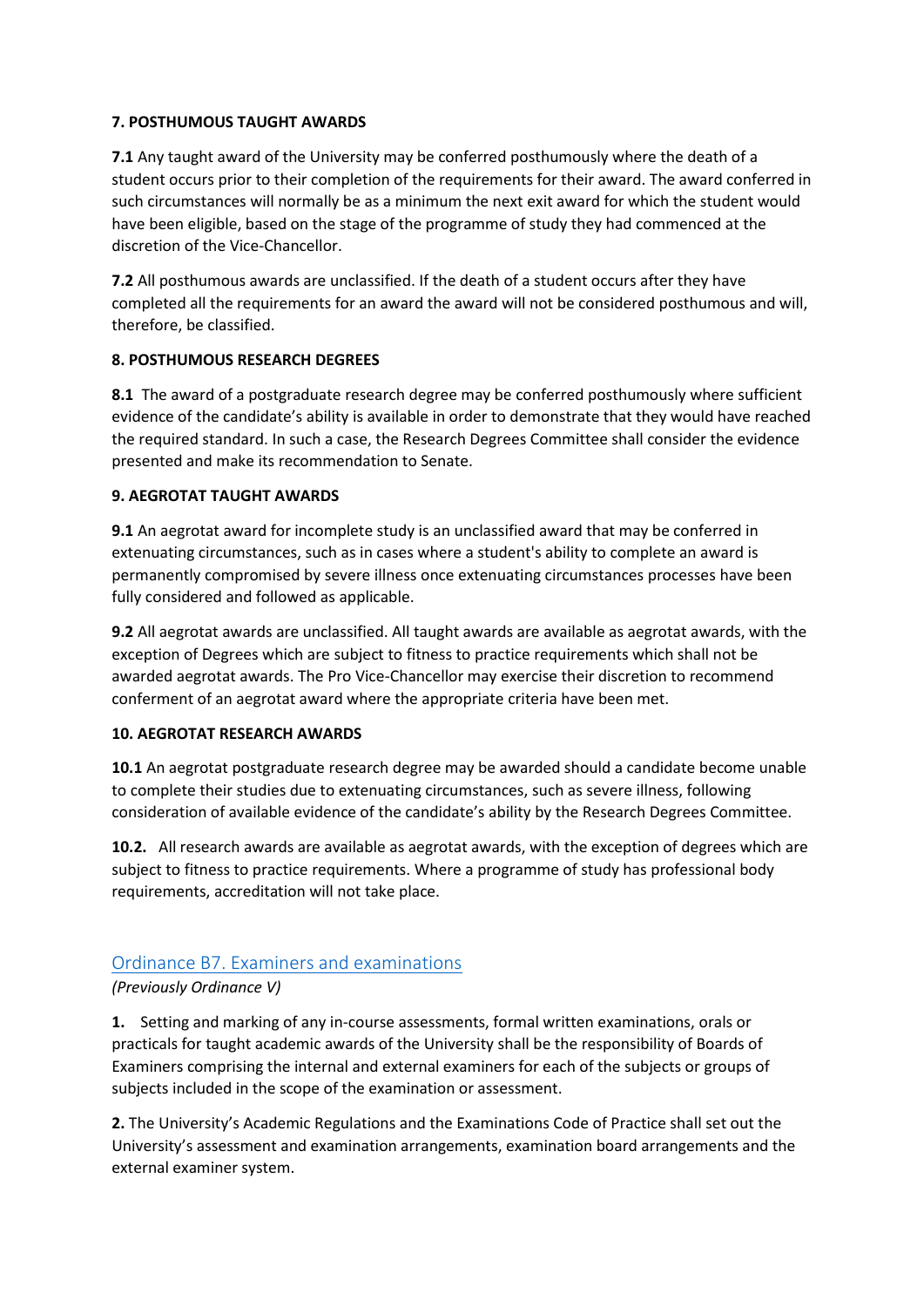# SECTION C. STUDENTS' UNIONS OF THE UNIVERSITY

# [Ordinance C1. Keele Students' Union \(KeeleSU\)](https://www.keele.ac.uk/legalgovernancecompliance/governance/actcharterstatutesordinancesandregulations/universityordinances/#ordinance-c1.-keele-students)

*(Previously Ordinance XV)*

**1.** There shall be a Students' Union of the University (hereinafter called KeeleSU) for the promotion of the general interests of all students and to afford a recognised channel of communication between students and the University.

**2.** There shall be a KeeleSU Code of Practice, approved by the University Council, in fulfilment of the requirements of the Education Act 1994 – Section 22 (Students' Unions). In accordance with this Act, Council is responsible for taking reasonable steps to ensure that KeeleSU "operates in a fair and democratic manner and is accountable for its finances". The Act requires that the University and KeeleSU comply with measures relating to the operation of the Union, in particular relating to its Constitution, membership, elections, sabbatical officers, finances, affiliations, and requirements of the Charites Act 2006, freedom of speech and complaints, in order to ensure that the Union operates in a fair, transparent and democratic manner. The Code of Practice shall set out how these requirements be achieved.

**3.** KeeleSU is registered with the Charity Commission as a Charitable Incorporated Organisation (charity number 1173328).

**4.** In accordance with its charitable status, KeeleSU is authorised to manage its own affairs and funds within the provisions of this Ordinance, the Union Constitution and Bye-Laws, in addition to statutory legislation.

**5.** KeeleSU shall have a complaints procedure for all students who are dissatisfied with their dealings with the Union or because of a claim to be disadvantaged having opted out of Union membership. Any student who remains dissatisfied after exhausting all internal complaints procedures in the Union have the right to submit a complaint to the University, which will be considered by Council.

**5.1** The University shall have a procedure for handling such complaints – complaints should be addressed to the Secretary to Council who will establish if there is a case for consideration, in line with the procedure. If a case is found, then the Secretary to Council may make a recommendation on behalf of Council for KeeleSU to provide suitable and proportionate remediation. If a case is found or if the case is more complex, the Secretary to Council may appoint a lay member of Council, as an independent person, to investigate the complaint and make a recommendation to Council for final resolution of the matter.

# [Ordinance C2. Keele Postgraduate Association \(KPA\)](https://www.keele.ac.uk/legalgovernancecompliance/governance/actcharterstatutesordinancesandregulations/universityordinances/#ordinance-c2.-keele-postgraduate-association-(kpa))

### *(Previously Ordinance XVI)*

**1.** There shall be a Keele Postgraduate Association (hereinafter called the KPA) for the promotion of the general interests of postgraduate students and to afford a recognised channel of communication between postgraduate students and the University.

**2.** There shall be a KPA Code of Practice, approved by the University Council, in fulfilment of the requirements of the Education Act 1994 – Section 22 (Students' Unions). In accordance with this Act, Council is responsible for taking reasonable steps to that the KPA "operates in a fair and democratic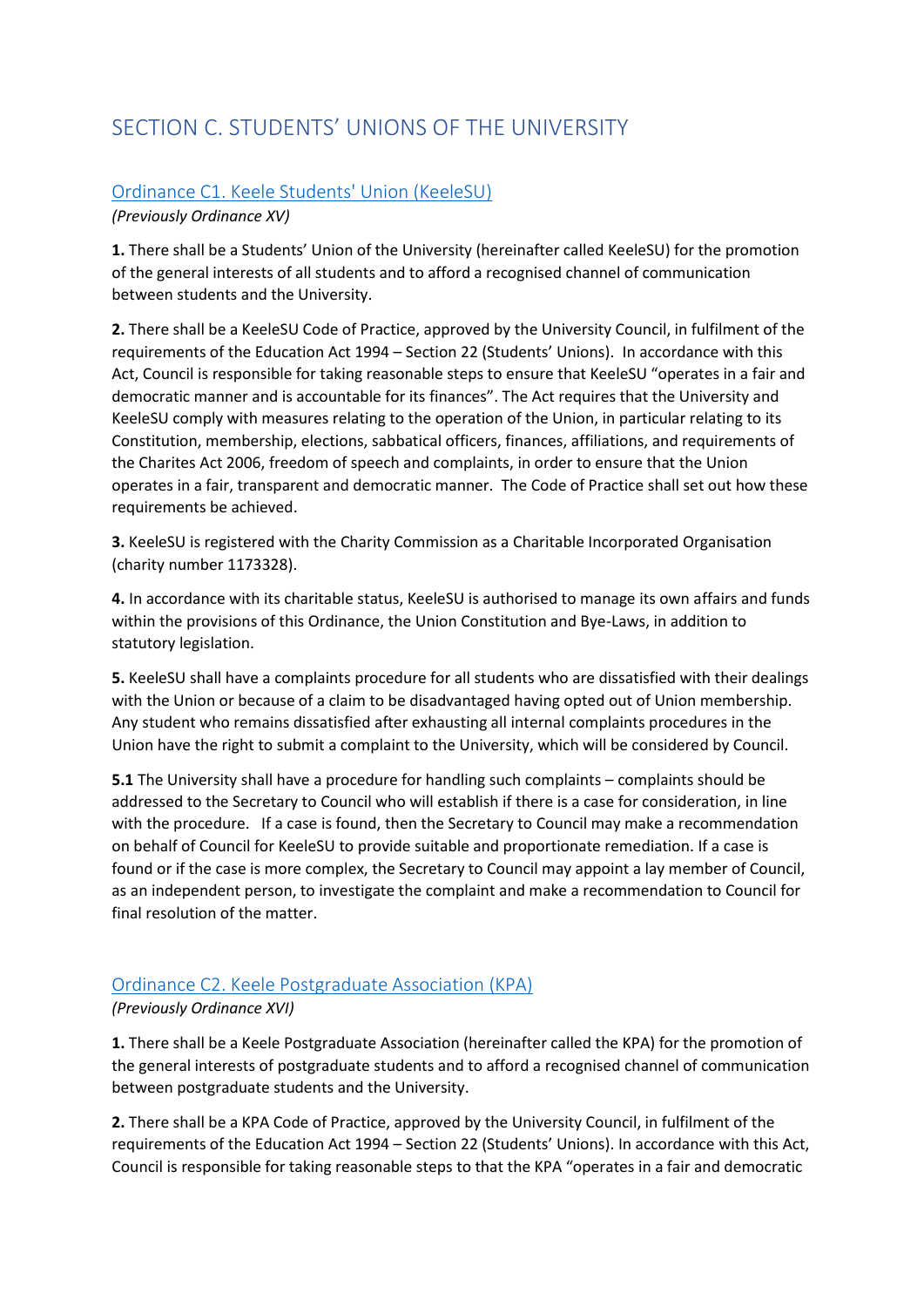manner and is accountable for its finances". The Act requires that the University and the KPA comply with measures relating to the operation of the Association, in particular relating to its Constitution, membership, elections, sabbatical officers, finances, affiliations, and requirements of the Charity Act 2006, freedom of speech and complaints, in order to ensure that the Association operates in a fair and democratic manner. The Code of Practice shall set out how these requirements be achieved.

**3.** The KPA is registered with the Charity Commission as an Unincorporated Charity (charity number 1143888).

**4.** The KPA is authorised to manage its own affairs and funds within the provisions of this Ordinance and the Association Constitution, in addition to statutory legislation.

**5.** The KPA shall have a complaints procedure for all postgraduate students who are dissatisfied with their dealings with the Association or because of a claim to be disadvantaged having opted out of Association membership. Any postgraduate student who remains dissatisfied after exhausting all internal complaints procedures in the Association have the right to submit the complaint to the University, which will be considered by Council.

**5.1** The University shall have a procedure for handling such complaints – complaints should be addressed to the Secretary to Council who will establish if there is a case for consideration, in line with the procedure. If a case is found, then the Secretary to Council may make a recommendation on behalf of Council for KPA to provide suitable and proportionate remediation. If a case is found or if the case is more complex, the Secretary to Council may appoint a lay member of Council, as an independent person, to investigate the complaint and make a recommendation to Council for final resolution of the matter.

# SECTION D. GRIEVANCES AND DISCIPLINE

# [Ordinance D1. Staff Disciplinary Procedures](https://www.keele.ac.uk/legalgovernancecompliance/governance/actcharterstatutesordinancesandregulations/universityordinances/#ordinance-d1.-staff-disciplinary-procedures)

*(Previously Ordinance XXV)*

### **1. Tribunal Procedures**

The Tribunal appointed under Statute 31.16 shall adopt the following procedure:

**a)** Representation the member of the academic staff concerned is entitled to be represented by another person, whether such person be legally qualified or not, in connection with and at any hearing of charges by a Tribunal;

**b)** Oral Hearing a charge shall not be determined without an oral hearing at which the member of the academic staff concerned and any person appointed by them to represent them are entitled to be present. All written evidence to be relied upon at the Tribunal Hearing by both sides shall be exchanged not later than seven days prior to the date of the Tribunal.

**c)** Procedure at Hearings the member of the academic staff and any person representing the staff member may call witnesses and may question witnesses upon the evidence on which the case against him or her is based.

### **2. Powers and Duties of the Tribunal**

**a)** The Tribunal shall be empowered at any stage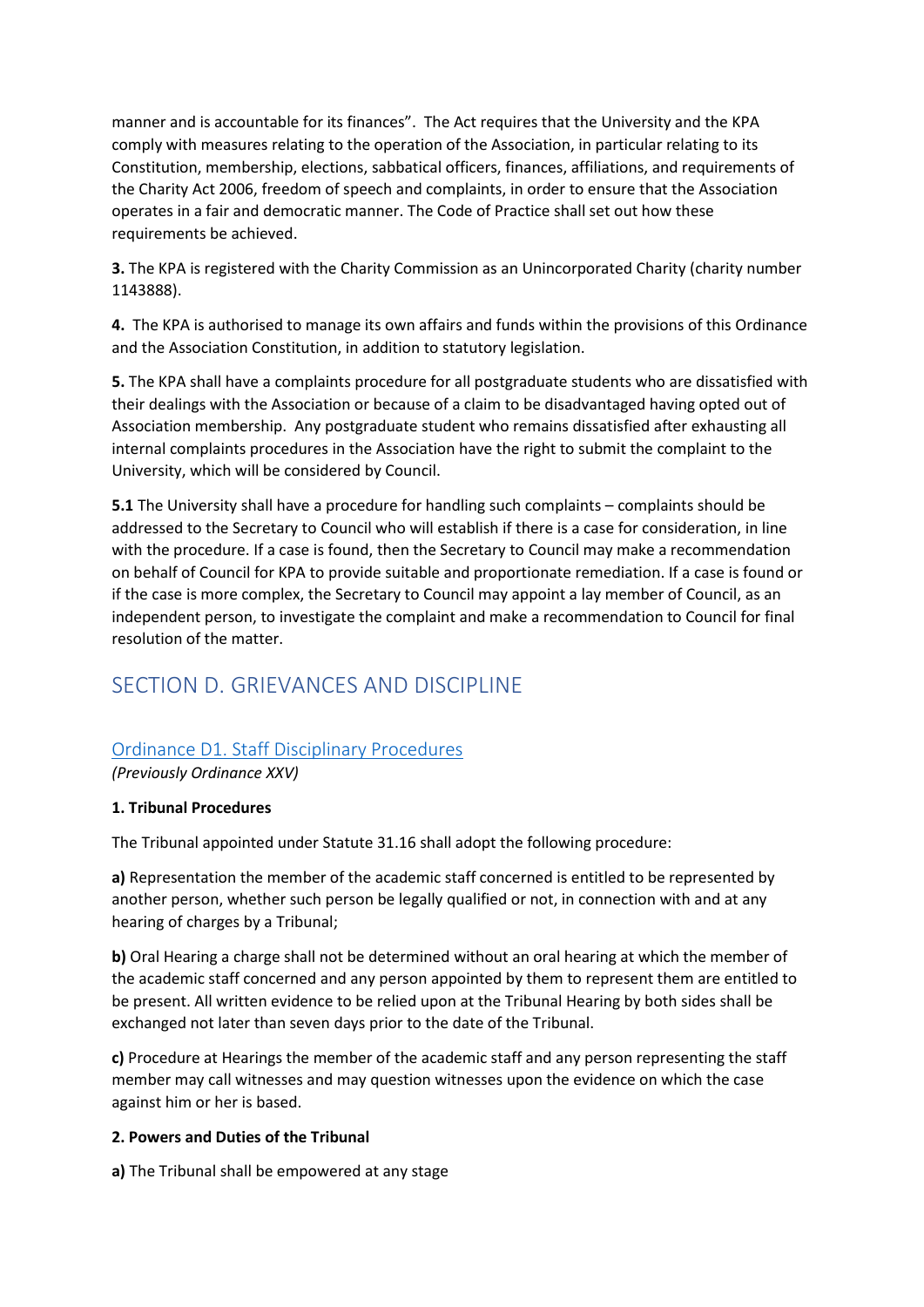**i)** to postpone or adjourn the proceeding and shall not unreasonably refuse the request of the member of staff or of the officer in charge of the proceedings to do so,

**ii)** to dismiss the charge or charges for want of prosecution,

**iii)** to remit the charge or charges to the Vice-Chancellor for further consideration and for the correction of accidental errors,

**b)** The Tribunal shall ensure that the member of staff is aware of his or her rights under the Statutes including the right of appeal.

#### **3. Proceedings**

**a)** The Director of Human Resources or where they are unable to act, another officer appointed by the Vice-Chancellor, shall within 14 days of a charge being preferred at the direction of the Vice-Chancellor ensure that the member of staff concerned receives notification in writing:

**i)** of the details of the disciplinary charge,

**ii)** of the date and place of the hearing, such date to be not earlier than 3 weeks from the date of notification,

**iii)** of the right to call witnesses and requiring the member of staff concerned to inform the Secretary to Council at least 7 days in advance of the meeting of the Tribunal of the names of any such witnesses,

**iv)** of the entitlement to be represented by another person who may be legally qualified or not and of the requirement to notify the Secretary to Council of the details of such representation at least 7 days in advance of the meeting of the Tribunal.

**v)** of the requirement to exchange all written evidence to be relied upon not later than 7 days prior to the date of the Tribunal.

**b)** The Tribunal shall proceed as expeditiously as possible consistent with the need to observe the principles of justice and fairness and, wherever possible, set itself a time-table after hearing representations from the member of staff concerned for the presentation of the charge or charges, the hearing of witnesses and the determining of the case.

#### **Appeals Against Dismissal or Disciplinary Findings**

**1.** This Ordinance applies to Appeals lodged under Part V of Statute 31.

- **2.** Procedures
- **a)** Representation

An appellant is entitled to be represented by another person, whether such person be legally qualified or not, in connection with and at any hearing of his or her appeal;

**b)** Oral Hearing

An appeal shall not be determined without an oral hearing at which the appellant and any person appointed by the appellant to represent him or her are entitled to be present and, with the consent of the person or persons hearing the appeal, to call witnesses;

**c)** Notification to Appellant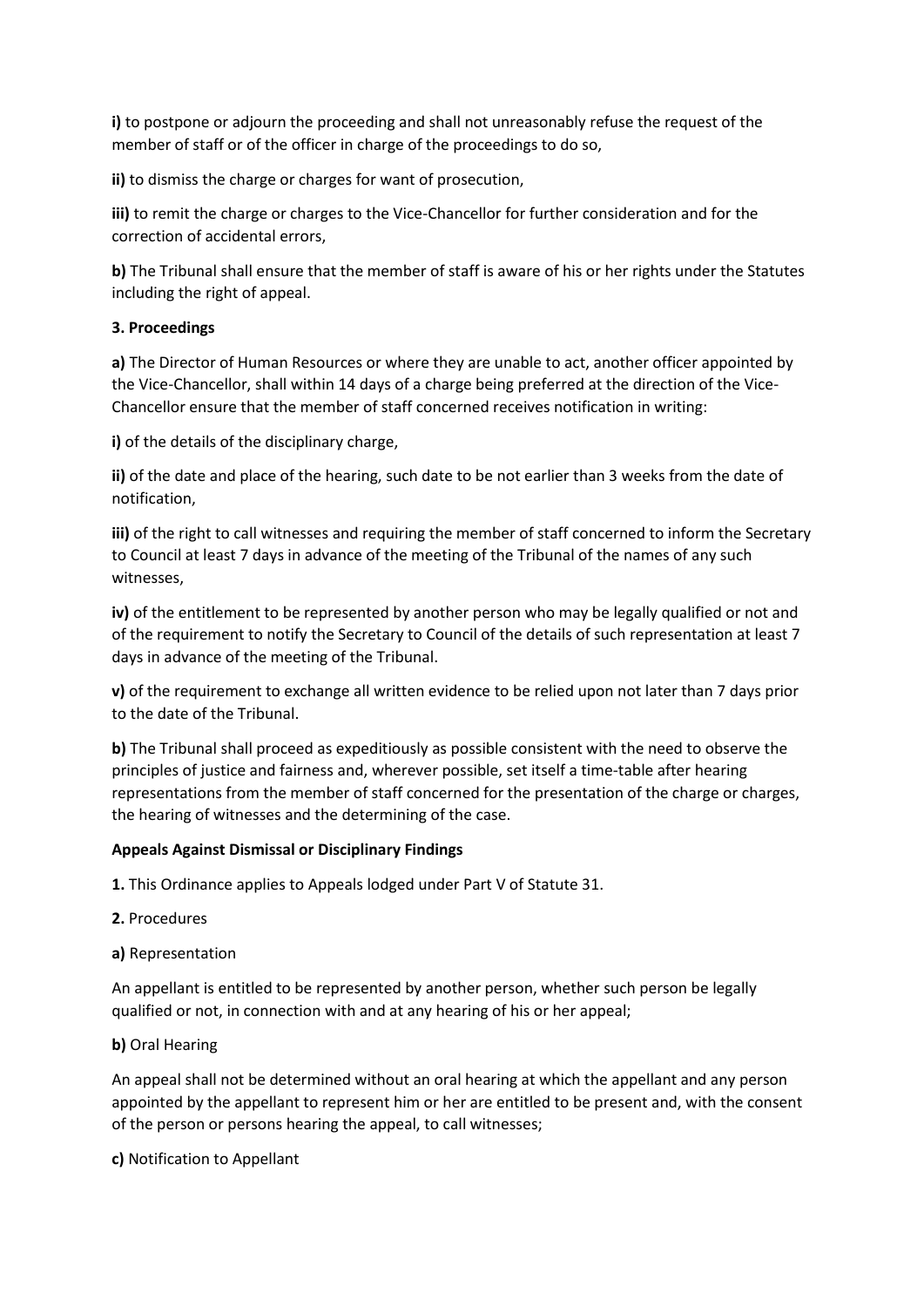Following the appointment by the Council of a person to hear and determine an appeal, the Secretary to Council or their nominee will write to the appellant at least 21 days in advance of the hearing giving notice of: the date, time and venue for the hearing of the appeal; their right to be represented by another person whether such person be legally qualified or not in connection with and at any hearing of their appeal; subject to the consent of the person or persons hearing the appeal, the right of the appellant to call witnesses provided that the names of such witnesses are notified to the Secretary to Council at least 7 days in advance of the hearing of the appeal; of the need to exchange all written evidence to be relied upon not later than 7 days prior to the date of the hearing.

### **3. Powers and Duties of the Person or Persons Appointed to Hear the Appeal**

**a)** The person or persons appointed shall be empowered at any stage to postpone or adjourn the proceedings and shall not unreasonably refuse the request of the appellant or the Secretary to Council to do so, to dismiss the appeal for want of prosecution, to correct accidental errors, to set appropriate time-limits for each stage (including the hearing itself) to the intent that any appeal shall be heard and determined as expeditiously as reasonably practicable, to take any of the actions detailed in Statute 31.29(3).

**b**) The person or persons appointed shall send the reasoned decision on the appeal, together with any finding of fact different from those come to by the Council or, as the case may be, the Disciplinary Tribunal to the Vice-Chancellor and to the parties to the appeal.

# [Ordinance D2. Staff Grievance Procedures](https://www.keele.ac.uk/legalgovernancecompliance/governance/actcharterstatutesordinancesandregulations/universityordinances/#ordinance-d2.-staff-grievance-procedures)

**1. This Ordinance applies to Grievances lodged under Part VI of Statute 31.**

### **2. Procedures**

### **a)** Representation

At any formal hearing of a grievance, both the aggrieved person and any person against whom the grievance lies is entitled to be accompanied by a friend or a representative.

# **b)** Oral Hearing

No grievance shall be determined without an oral hearing at which both the aggrieved person and the person against whom the grievance lies are entitled to be present and, with the consent of the Vice-Chancellor acting under Statute 31.33 or of the Grievance Committee set up under Statute 31.35, to call witnesses.

**c)** Notification Following reference of a grievance to the Grievance Committee under the provisions of Statute 31.34 the Secretary to Council or their nominee shall within 10 days of such referral arrange for a hearing of the Committee giving the members of the Committee clear details of the grievance: All parties to the grievance shall be given at least 21 days notice of any hearing of the Grievance Committee and all written evidence to be relied upon by both sides shall be exchanged not later than seven days prior to the hearing. The Secretary to Council or their nominee shall inform the aggrieved person and those persons against whom the grievance lies of their entitlement subject to the consent of the Grievance Committee to call such witnesses as they may think fit provided that they inform the Secretary to Council at least seven days in advance of the date of the meeting of the Grievance Committee of the names of the witnesses. The Secretary to Council shall inform the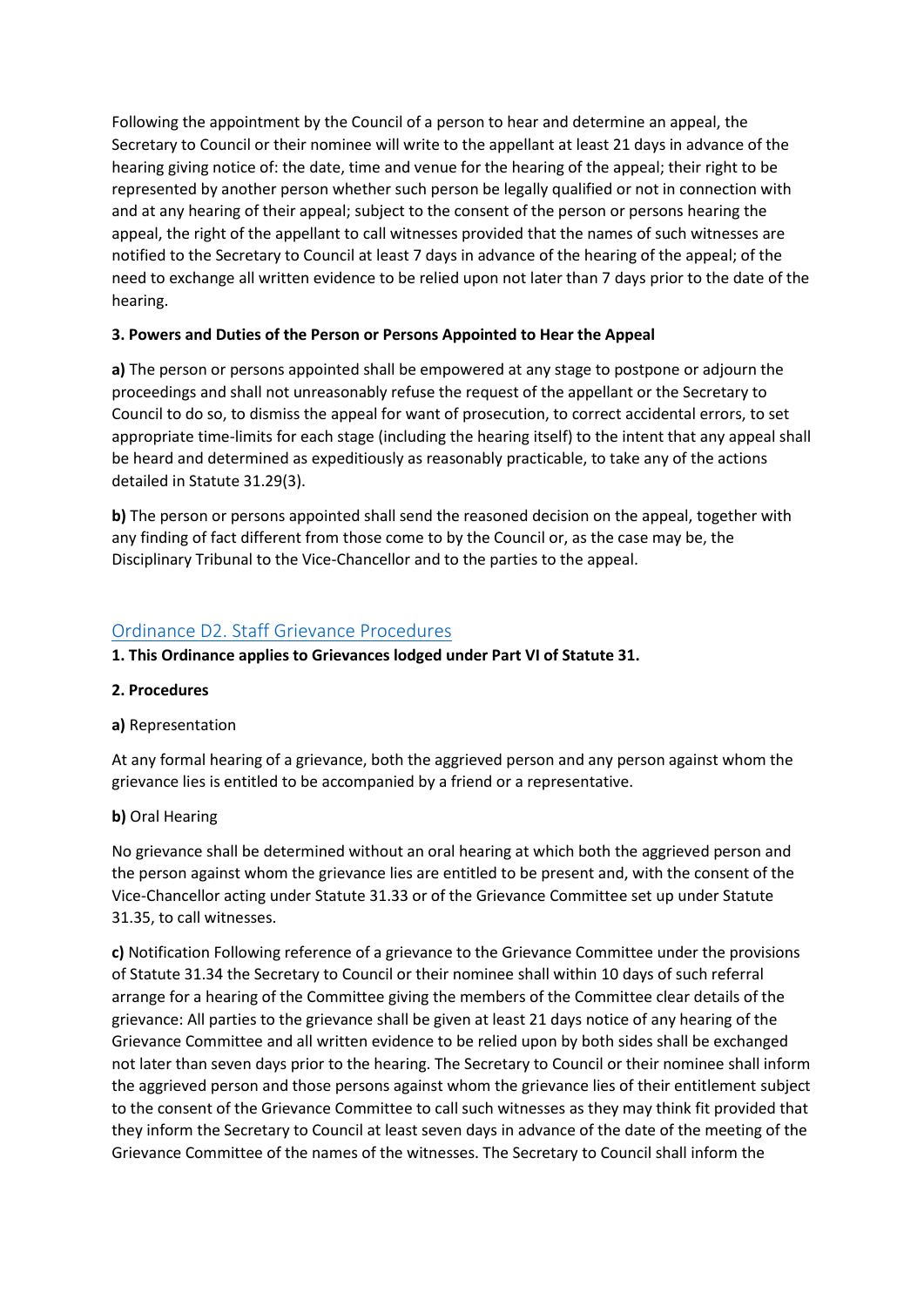aggrieved person and any persons against whom the grievance lies of their entitlement to be represented at the hearing of the Grievance Committee by a friend or representative.

## [Ordinance D3. Grievances considered by Council](https://www.keele.ac.uk/legalgovernancecompliance/governance/actcharterstatutesordinancesandregulations/universityordinances/#ordinance-d3.-grievances-considered-by-council)

#### **1. This Procedure applies to:**

#### **(i)** Staff

Grievances submitted to Council under the provisions of Statute 17(22), other than those by staff covered by Ordinances D1 and D2 above. Grievances submitted by staff proceed straight to the hearing stage.

### **(ii)** Students

Grievances submitted to Council under the provisions of Statute 17(22). For student grievances the normal procedure is:

**(a)** If it is clear that a case for consideration has been established on the basis of the grievance presented and the case file, the Secretary to Council shall convene a Panel for a hearing.

**(b)** If it is clear that a case for consideration has not been established, the Secretary to Council shall reject the case.

**(c)** If a case for consideration has been established and it is determined that the student's case may be resolved by referring the case back to the body whose decision the grievance is against, the Secretary to Council may do so without the need for a hearing. This does not preclude the student from submitting a further grievance if they are not satisfied with the outcome of the reconsideration.

**2.** Where a hearing is to be held, the Pro-Chancellor, shall appoint a Panel, normally consisting of three members (two lay members of Council and one member of Academic Staff), to consider the detailed case submitted and any oral evidence, and to make recommendations to the Council. The Chair of the Panel will be one of the lay members of Council.

**3.** Those present for a hearing are the Panel, the Secretary to Council and/or a Clerk nominated by the Secretary to Council, and the parties to the case - the University representative (the Chair or nominee of the body or the individual whose decision the grievance is against) and the aggrieved person, who may be accompanied. This would normally be a member of staff, a current student, a member of Advice & Support at Keele in the Students' Union, or an elected officer of the Keele University Students' Union or Keele Postgraduate Association. The University has the discretion to accept other supporters where this is deemed necessary by the Panel Chair and the Secretary to Council. Witnesses as to evidence or character are present for their own evidence only.

**4.** The Panel Chair will be responsible for the conduct of the hearing within the parameters set out below:

**a)** The University case and the grievance case are circulated to the Panel and to the parties to the case at least one week before the hearing. Normally, neither party should introduce new material at the hearing, but it may be permitted at the discretion of the Chair and may result in an adjournment to allow the other party to prepare its answer to the new points made.

**b)** The Panel convenes for a hearing, with only the Secretary to Council and/or its Clerk present.